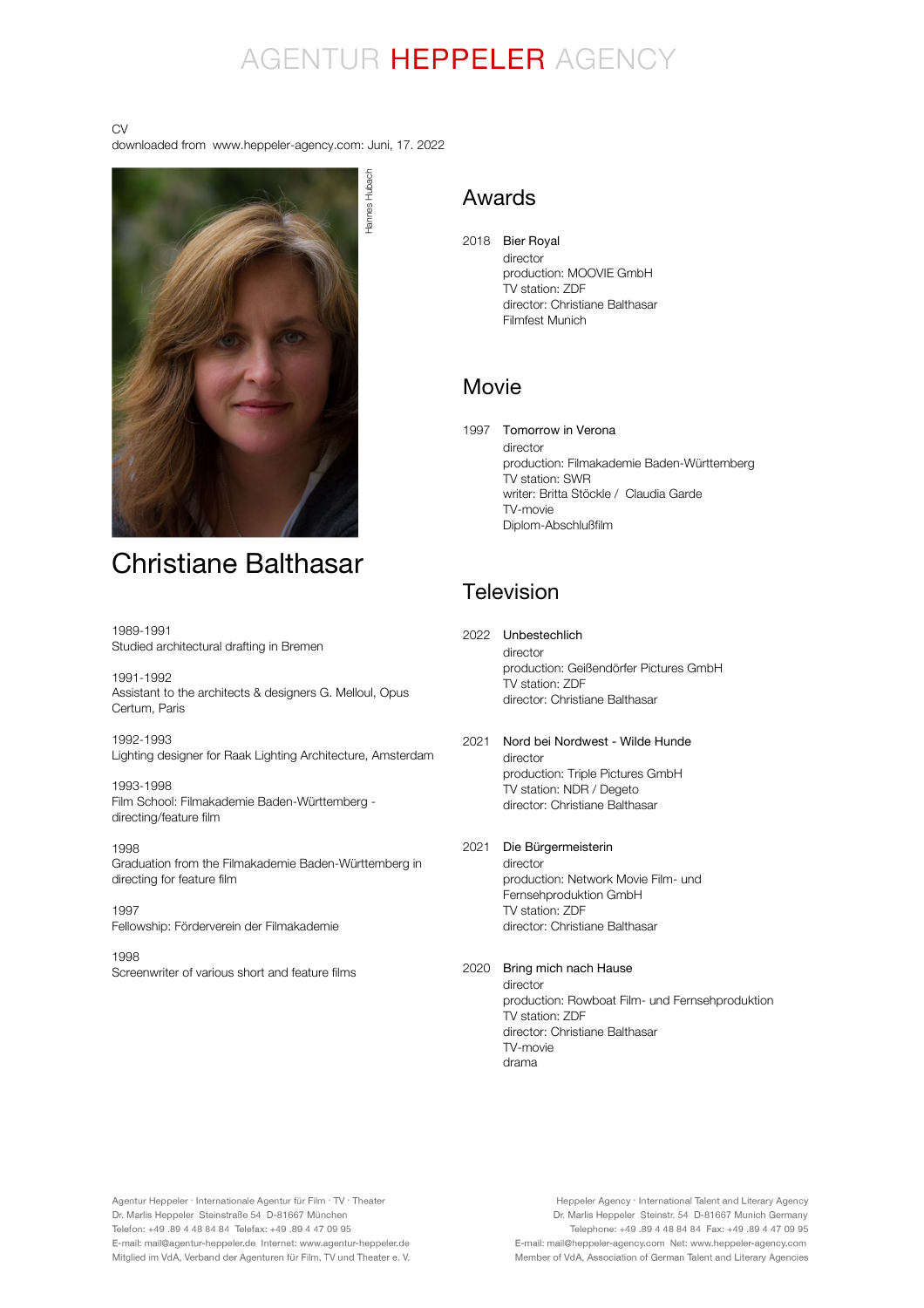# Christiane Balthasar

#### 2019 Das verlassene Dorf

WT: Das verlassene Dorf director production: W&B Television GmbH & Co. KG TV station: SAT.1 director: Christiane Balthasar TV-movie

#### 2019 Kommissarin Heller Panik director production: Ziegler Film GmbH & Co. KG TV station: ZDF director: Christiane Balthasar TV-movie criminal film

# 2018 Kommissarin Heller - Herzversagen

director production: Ziegler Film GmbH & Co. KG TV station: ZDF director: Christiane Balthasar TV-movie criminal film

# 2018 Ella Schön

Teil 3 +4 director production: Dreamtool Entertainment GmbH TV station: ZDF TV-movie

# 2017 Kommissarin Heller

Vorsehung director production: Ziegler Film GmbH & Co. KG TV station: ZDF TV-movie criminal film

# 2017 Bier Royal

director production: MOOVIE GmbH TV station: ZDF director: Christiane Balthasar

comedy

# 2016 Die Glasbläserin

director production: Bavaria Fiction GmbH TV station: ZDF director: Christiane Balthasar TV-movie drama

# 2016 Der Gutachter

Ein Mord zu viel director production: UFA Fiction TV station: ZDF writer: Jochen Bitzer TV-movie criminal film

## 2015 Kommissarin Heller

**Hitzschlag** director production: Ziegler Film GmbH & Co. KG TV station: ZDF TV-movie criminal film

## 2015 Kommissarin Heller

**Nachtgang** director production: Ziegler Film GmbH & Co. KG TV station: ZDF TV-movie criminal film

#### 2014 Kommissarin Heller - Querschläger Querschläger director production: Ziegler Film GmbH & Co. KG TV station: ZDF

TV-movie criminal film

#### 2014 Kommissarin Heller - Schattenriss - 4. Teil **Schattenriss** director, exposé production: Ziegler Film GmbH & Co. KG TV station: ZDF TV-movie criminal film

2013 Der Wagner Clan - eine Familiengeschichte director production: Moovie - The Art of Entertainment TV station: ZDF, ORF TV-movie

### 2013 Kommissarin Heller

TV-movie criminal film

Der Beutegänger director production: Ziegler Film GmbH & Co. KG TV station: ZDF TV-movie criminal film

#### 2012 Kommissarin Heller - Tod am Weiher Tod am Weiher director production: Ziegler Film GmbH & Co. KG TV station: ZDF director: Christiane Balthasar

page: 2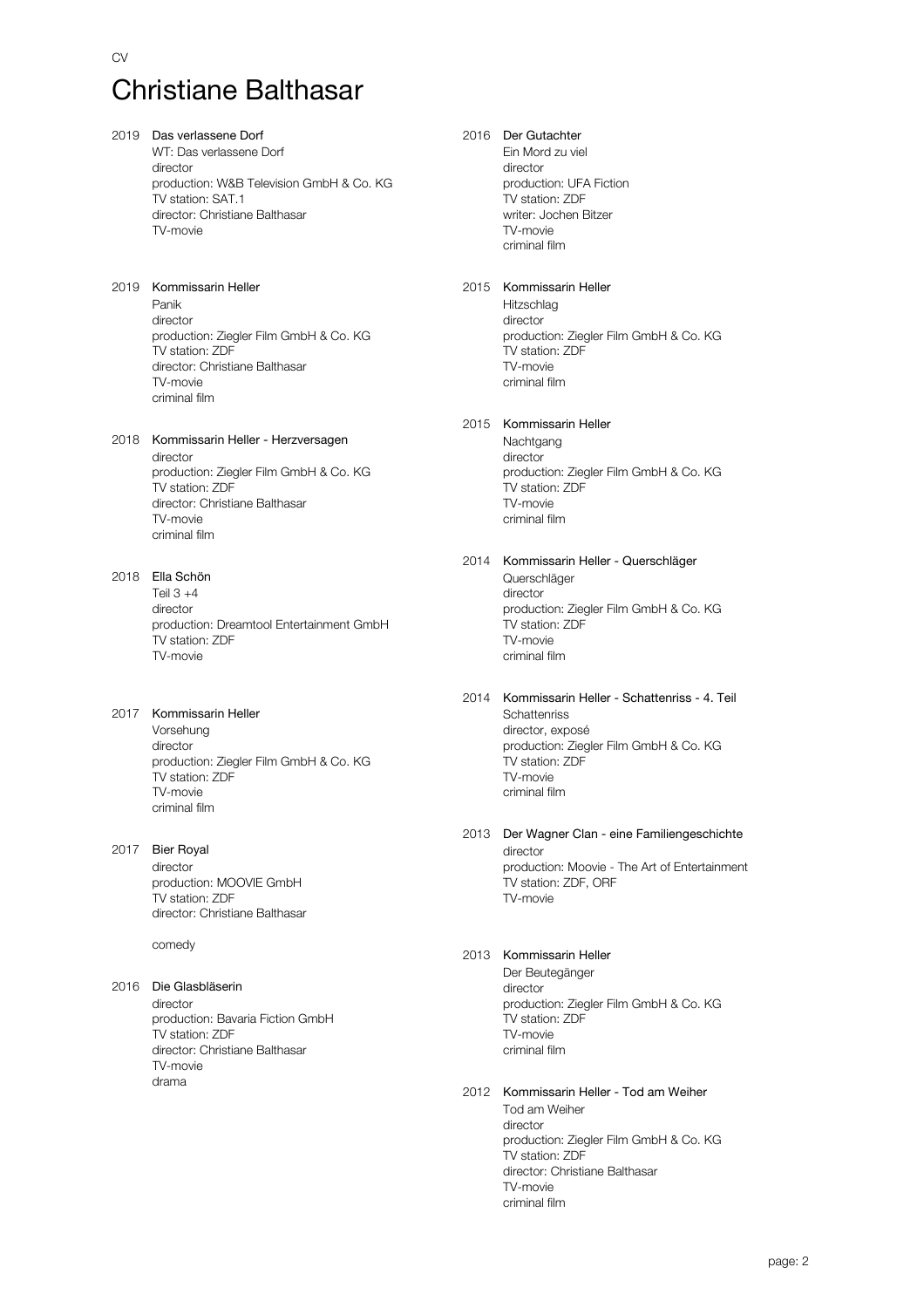# Christiane Balthasar

CV

2012 Marie Brand und das Lied von Tod & Liebe director production: Eyeworks Germany GmbH TV station: ZDF director: Christiane Balthasar TV-movie criminal film 2011 Die Eiskönigin Mord in den Bergen director production: MOOVIE GmbH TV station: ZDF TV-movie criminal film 2010 Tod am Engelstein director production: RELEVANT F!LM Produktion GmbH TV station: ZDF TV-movie criminal film 2010 Im falschen Leben director production: teamWorx Television & Film GmbH TV station: mdr / ORF TV-movie drama 2009 Tatort Vergessene Erinnerung WT: Bauernopfer director production: Studio Hamburg Produktion Hannover GmbH TV station: ARD / NDR TV-movie criminal film

2009 Meine Familie bringt mich um director production: MOOVIE GmbH TV station: ZDF

2008 Tatort

TV-movie

**Salzleiche** director production: Studio Hamburg Produktion Hannover GmbH TV station: ARD / NDR TV-movie criminal film

2008 Kommissarin Lucas

Vergessen und Vergeben / Happy slapping director production: Olga Film GmbH TV station: ZDF TV-movie criminal film

# 2007 Polizeiruf 110

Geliebter Mörder director production: Antaeus Film GmbH TV station: RBB TV-movie criminal film

## 2007 Kommissarin Lucas

Wut im Bauch und Schwarzer Mann director production: Olga Film GmbH TV station: ZDF TV-movie criminal film

#### 2006 Fürchte Dich nicht

director production: TV60Filmproduktion GmbH TV station: ZDF TV-movie criminal film

#### 2006 Der Kommissar und das Meer Näher als du denkst

director production: Network Movie Film- und Fernsehproduktion GmbH TV station: ZDF TV-movie criminal film

#### 2006 Vertraute Angst

Vertrauter Fremder director production: Cinecentrum Hamburg Deutsche Gesellschaft für Film- und Fernsehprod. mbH TV station: NDR TV-movie criminal film

#### 2005 Die andere Hälfte des Glücks

director production: teamWorx Television & Film GmbH TV station: ARD / SWR TV-movie drama

#### 2005 Polizeiruf 110

**Schneewittchen** director production: Saxonia Media Filmproduktionsgesellschaft mbH TV station: ARD / MDR TV-movie criminal film

#### 2004 Tatort

Märchenwald director production: Studio Hamburg FilmProduktion GmbH TV station: ARD / NDR TV-movie criminal film